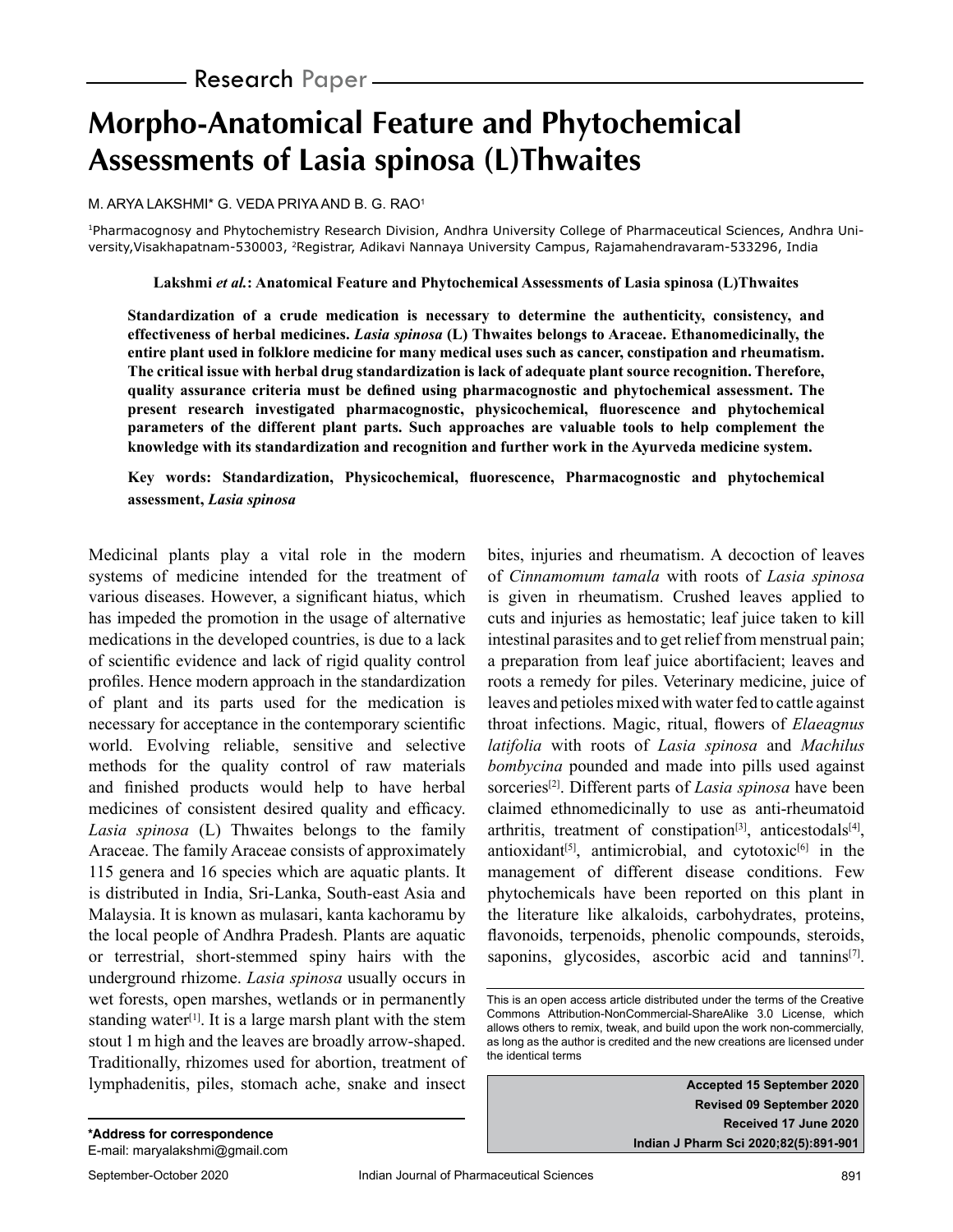According to previous literature, there is no scientific data available to identify the actual plant material and to ensure its purity. Therefore, the present investigation on this plant has been accomplished to establish the pharmacognostic, physicochemical and phytochemical standards for evaluating the plant material, which could serve as a measure of authentication and quality control for commercial samples of the crude drug.

## **MATERIALS AND METHODS**

## **Collection and authentication of plant materials:**

The whole plants of *Lasia spinosa* (L) were collected from kommulamamidi, near kottapalli village, paderu in Visakhapatnam (Andhra Pradesh) in the month of November-December 2018. The plant materials were authenticated by Prof S.B.Padal, department of botany (Voucher specimen number 23302), Andhra University, Visakhapatnam. The collected plants were separated, and its parts like fruits, flowers, roots, rhizome, shoot and leaves are processed. The collected plant parts were dried under shade for ten days, coarsely powdered and passed through sieve no. 40 and stored in an airtight container for further study.

## **Pharmacognostical evaluation:**

Morphological and histological characterization of the whole plant of *Lasia spinosa* was carried out.

## **Chemicals and reagents:**

All the reagents used were of analytical grade obtained from Sigma Chemical Co. St. Louis, USA and Fine Chemicals Ltd., Mumbai, India.

## **Morphological evaluation:**

The fresh matured parts of the plant were studied for their macroscopic characters such as size, shape, margin, apex, surface, colour, odour, taste, nature and texture and recorded<sup>[8]</sup>.

## **Microscopic evaluation:**

All the qualitative and quantitative microscopic parameters of different plant parts were determined as per WHO guidelines on quality control for herbal drugs. The Microphotography was taken with the help of a Microscope (Nikon Microscope Eclipse 80i).

## **Preparation of specimens:**

The freshly collected leaf, stem, flower, rhizome and root samples were fixed in FAA (Formalin 5 ml+Acetic acid 5 ml+70 % ethyl alcohol 90 ml). After 24 h of fixing, transverse sections were hand-cut and stained with safranine, phloroglucinol and mounted in glycerin for observation under the microscope.

Sectioning-All plant part sections were cut with the help of a sharp blade. The cleared fine sections were transferred to a watch glass containing a staining solution (Safranin 1 % solution). The sections were allowed to stain for 2-3 min then moved to a watch glass containing plain distilled water to wash away excess of the stain. The sections were then transferred to a clean micro slide and observed under the microscope. Shade dried plant material were powdered with the help of an electric grinder till a fine powder was obtained. This fine powder was subjected to powder microscopy studies, as per standard procedures mentioned<sup>[9]</sup>. The quantitative microscopy includes determination of stomatal index, stomatal number, palisade ratio, vein islet number, veinlet termination and powder analysis.

## **Physico-chemical evaluation:**

Physicochemical parameters like ash values (total ash, acid-insoluble ash, and water-soluble ash), crude fibre content, moisture content, extractive values (alcohol soluble extractive, water-soluble extractive, pet ether soluble extractive, chloroform soluble extractive and hexane soluble extractive), swelling and foaming index were performed on the shade-dried powdered $[10]$ . The behaviour of powder with different chemical and reagents, fluorescence analysis of the powdered plant material was subjected to examination under ultraviolet light after treatment with various chemical and organic reagents[11].

## **Preliminary phytochemical evaluation:**

The plant extracts of various parts were subjected to initial phytochemical screening for the detection of different plant constituents<sup>[12]</sup>.

# **RESULTS AND DISCUSSION**

Leaves are mostly in basal or apical rosettes, simple, lanceolate, sagittate, or pinnatipartite, thorny along the veins with a membranous sheath at the base of the petiole. The size of the leaf is 30-45 cm long, up to 25 cm wide and 20-50 cm long petiole.

Flowers are small, Pink or violet or brown in colour, crowded on a usually fleshy spike and often enclosed in a large bract. They can be bisexual or unisexual. If they are unisexual, the males in the upper part of the spadix, whereas the females below. It is 6-8 cm long and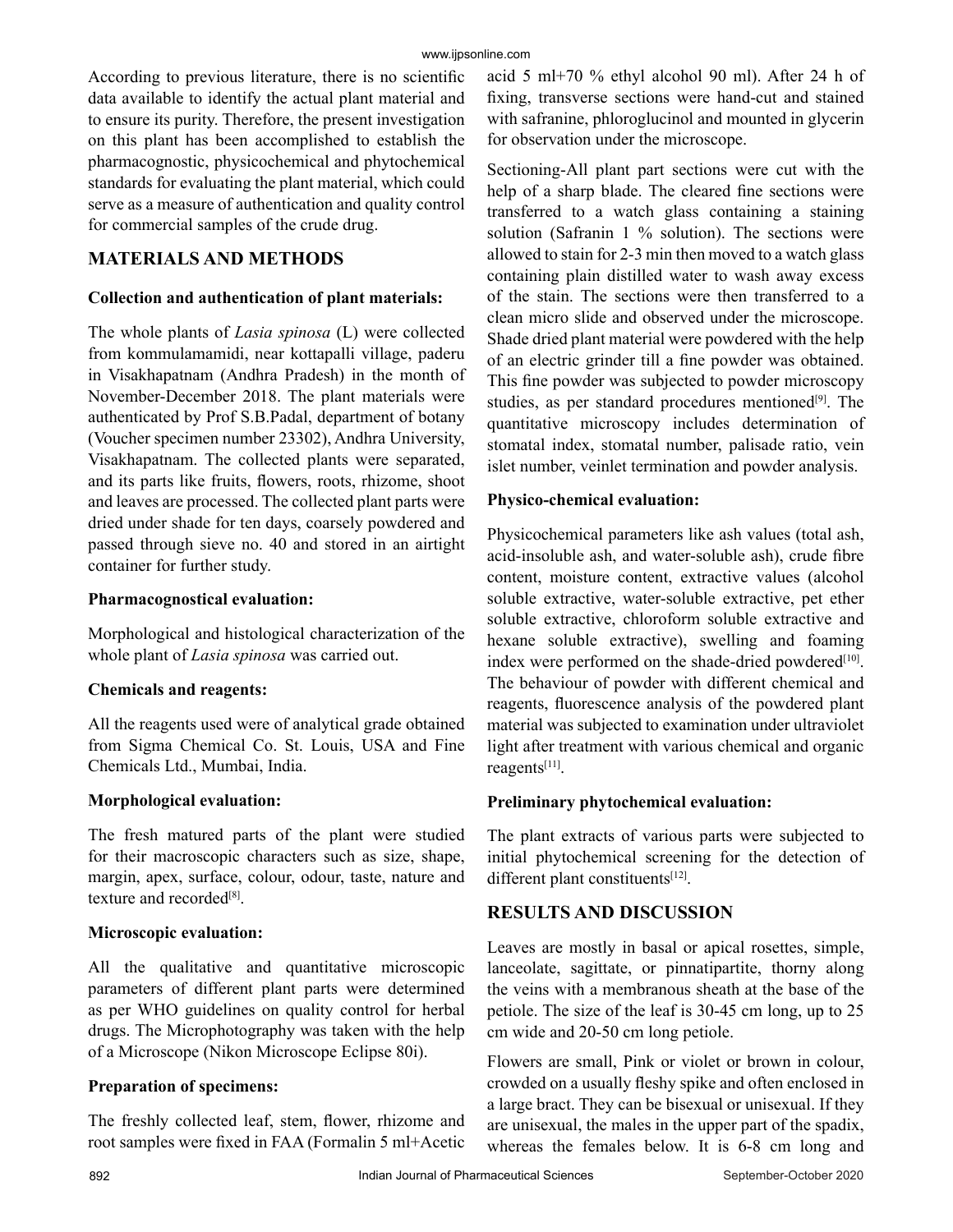3-3.5 cm wide flower, twisted spathe, short cylindrical spadix, hermaphrodite all fertile spathe long, narrow, fleshy, crooked, base convolute, deciduous, dense flower, perianth segments 4-6, obovate, tips curved stamens 4-6, filaments short, flat, ovary ovoid ovule solitary.

Fruit borne in cylindrical, crowded, quadrangular, apically densely spinose. Fruits are usually a fleshy berry, occasionally a spongy berry, a nutlet or a capsule. Seeds are large, 1 cm long in size, compressed-obovoid, testa thin, brown, hard, and somewhat rugose, embryo large, slightly curved, and endosperm present but only as a single cell layer.

The roots are adventitious and originate from the stem nodes. They are cylindrical, thick, and fleshy and emerge from below the vegetative bud the primary roots branch and form secondary and tertiary roots. Root hairs are present 40 to 50 mm from the root apex.

Rhizome is green, thick and spiny. New plants arise from the rhizome. The raphide content of the rhizome is slightly higher. Freshly cut rhizomes turn brownish on exposure to air. Fibrous strands are easily drawn out from the cut end of rhizomes, and these represent the spiral thickening of the vessel elements. Morphological characteristics of the various parts of *Lasia spinosa* were observed [fig. 1].

The transverse section of the leaf contains Lamina and Midrib  $[fig. 2(A)]$ . Lamina of the leaf is dorsoventral in nature containing upper epidermis, lower epidermis and mesophyll. The upper epidermis contains singlelayered polygonal and irregular cells with distinct cuticle covered with covering trichomes and paracytic stomata. The lower epidermis is similar to the upper epidermis. Mesophyll of the leaf contains palisade and spongy parenchyma. Palisade is single-layered, compact with radially elongated tubular cells. Spongy parenchyma contains Six to eight layered loosely arranged, intercellular spaces parenchymatous cells with calcium oxalate crystals and lignified vascular strands.

Midrib of the leaf contains epidermis, vascular tissue. Epidermal layers are continuous, and collenchyma cells are present below the upper and above the lower epidermis (Thick-walled cellulose cells). The middle portion of the midrib contains cortical parenchyma and vascular tissue with needle-shaped raphides is present. Vascular tissue contains scattered Collateral vascular bundles of various sizes with lignified xylem, and nonlignified phloem and pericyclic fibre cells are present like a crown to the vascular bundle.

The transverses section of petiole contains epidermis and cortex [Fig. 2(B)].The epidermis comprises single-layered lignified rectangular cells with distinct wavy cuticle. Two to three-layered collenchyma cells are present below the epidermis. The cortex contains polyhedral parenchyma cell walls at the middle which are thickened, scattered vacuoles and scattered vascular bundles with lignified xylem and non-lignified Phloem are present. Pericyclic fibre cells are present like a crown to the vascular bundle. A few raphides were also observed in parenchyma cells.

The transverses section of the root contains cork, epidermis, cortex, Stele (endodermis, vascular bundle and pith [fig. 2(C)].Epidermis uniseriate, composed of a row of closely-set, a thin-walled cell with distinct wavy cuticle. Cortex is divided into three regions external, mean and inner cortex composed of gradually increasing the number of thick walls polyhedral

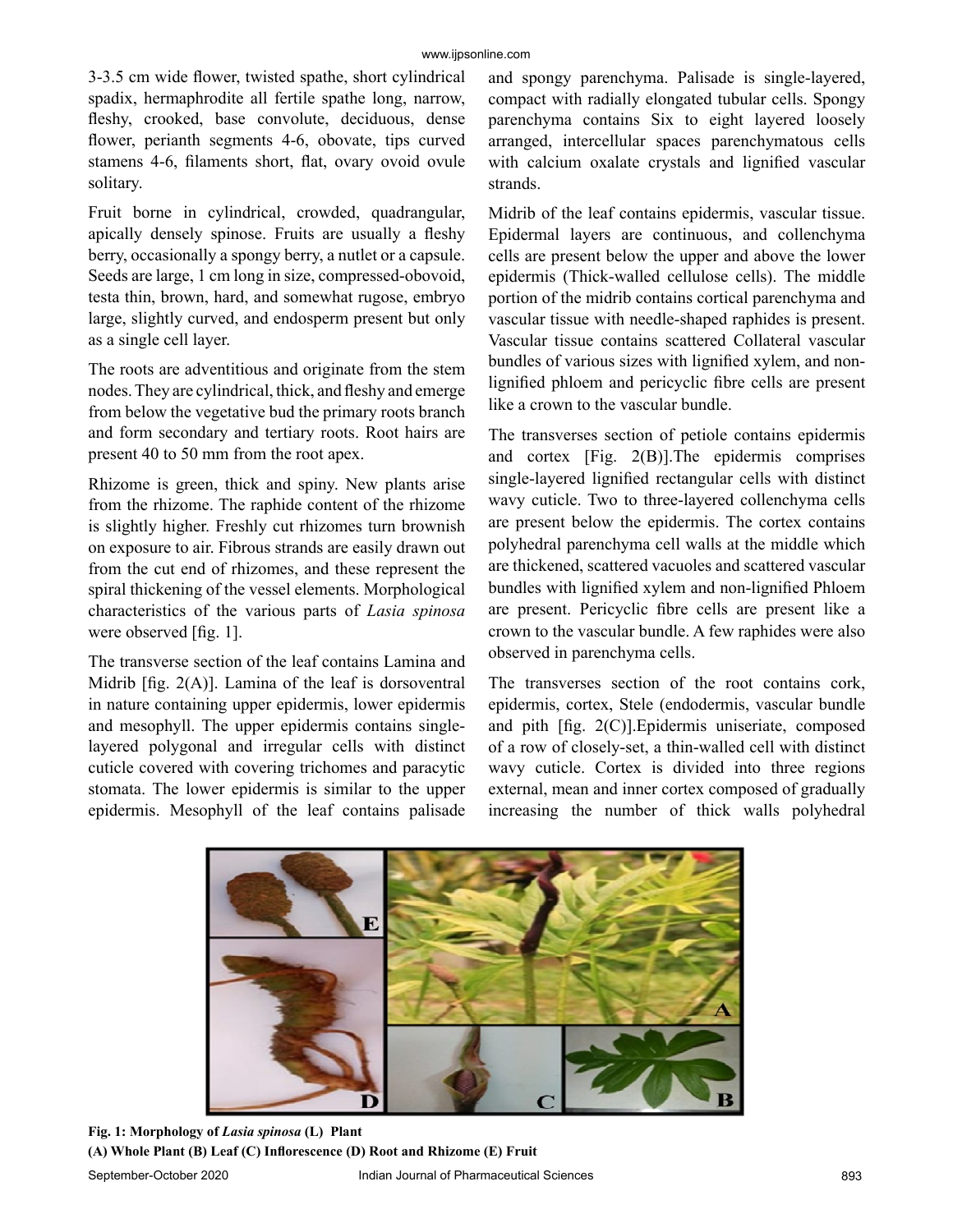

**Fig. 2: Microscopic characteristics of different parts of** *Lasia spinosa* **(L)**

- **(A) Transverse Section of leaf (B) Transverse Section of Petiole**
- **(C) Transverse and Longitudinal section of Root**
- **(D) Transverse Section of Rhizome (E) Transverse Section of Inflorescence**

parenchymatous cells. The outer cortex is intact cortex contains parenchymatous cells, mean cortex contains radially arranged aerenchyma cells, and internal cortex contains cortical parenchyma cells. Stele -Endodermis is single-layered internal periclinical walls of endodermal cells with projections. The vascular cylinder contains radially arranged vascular bundles contains lignified xylem and non-lignified phloem. Pith is present in the middle.

The transverses section of rhizome contains cork, epidermis, Hypodermis, Ground tissue [fig. 2(D)].The epidermis comprises single-layered lignified rectangular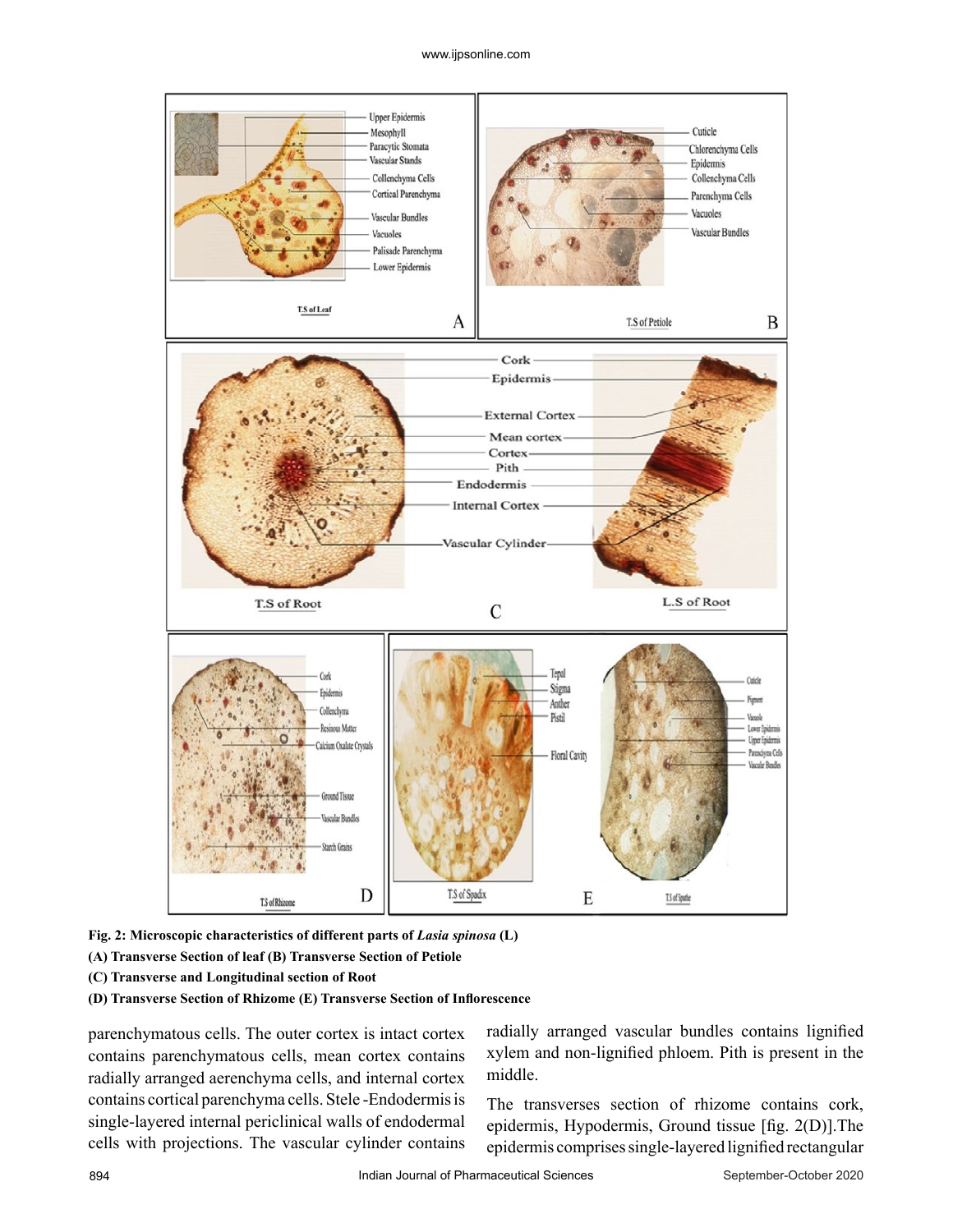cells with distinct wavy cuticle. Hypodermis includes three to four layers of parenchyma cells. Ground tissue contains scattered vascular bundles with lignified xylem and non-lignified Phloem. Pericyclic fibre cells are present like a crown to the vascular bundle. Also found calcium oxalate crystals, the abundant amount of starch grains and resinous substance.

The inflorescence of *Lasia spinosa* consists of three parts: the peduncle or stalk, the bract or spathe, and the spadix [Fig. 2(E)].Peduncle showed the same vascular features as of petioles. The upper and lower surfaces of the spathe have a thick cuticle, except for slightly lighter pigmentation in the lower epidermis, there is little anatomical difference between these surfaces. In the cross-section, just below the upper cuticle layer of the spathe is a single cell layer of epidermal cells. These cells are broad, rhomboid, and usually pentagonal. Beneath the epidermis is a single or double layer of isodiametric hypodermal cells. Similarly, the lower epidermis has a single cell layer composed of more typically tabloid cells. Between the upper and lower hypodermal layers are 10 to 12 irregularly arranged, layers of spongy parenchyma cells. Vascular bundles are dispersed at uniform intervals throughout the spathe.Spadix contains four fleshy perianth segments (tepals) envelop four stamens and a fleshy compound gynoecium. Each stamen is located opposite a tepal and pressed firmly against the gynoecium. At the periphery of the spadix, the tepals form the floral cavity and are attached to the central rachis. The floral cavity contains the stamens and carpel. Anatomically the tepals have an outer epidermal cell layer over ground parenchyma cells. Vascular bundles are interspersed throughout the ground cells. Many tepal cells contain druse and raphide crystals, more than any other cells in the anthurium plant. These crystals are found scattered throughout the plant, even in some epidermal cells. The stamen has a flat filament with a single vascular bundle in the centre, which traverses the entire filament and ends blindly in the connective tissue located between the two anthers. The anther is bilobed with each lobe containing two locules.

Powder microscopy of leaf showed polygonal irregular epidermal cells, lignified xylem vessels, paracytic stomata, needle-shaped calcium oxalate crystals polyhedral parenchymatous cells, spiral xylem, fibres are thickened, yellow walls.

Powder microscopy of petiole contains epidermal cells, xylem parenchyma, xylem vessels and fibres are thickened in the bundle of about 10-30 with crystal sheath of parenchymatous cells.

Powder microscopy of the root contains cork cells, epidermal cells, spiral xylem, and xylem vessels are irregular in shape, lignified and pitted contains calcium oxalate crystals.

Powder microscopy of rhizome showed polygonal irregular epidermal cells, xylem vessels, needle-shaped calcium oxalate crystals, fibres and the abundant amount of polygonal-shaped starch grains.

Powder microscopy characteristics of the various parts of *Lasia spinosa* (L) were observed [Fig. 3(A-D)]. The morphology of leaf epidermis shows that paracytic



**Fig. 3: Powder microscopic characteristics of different parts of** *Lasia spinosa* **(L) Powder Characteristics of (A) Leaf (B) Petiole (C) Root (D) Rhizome**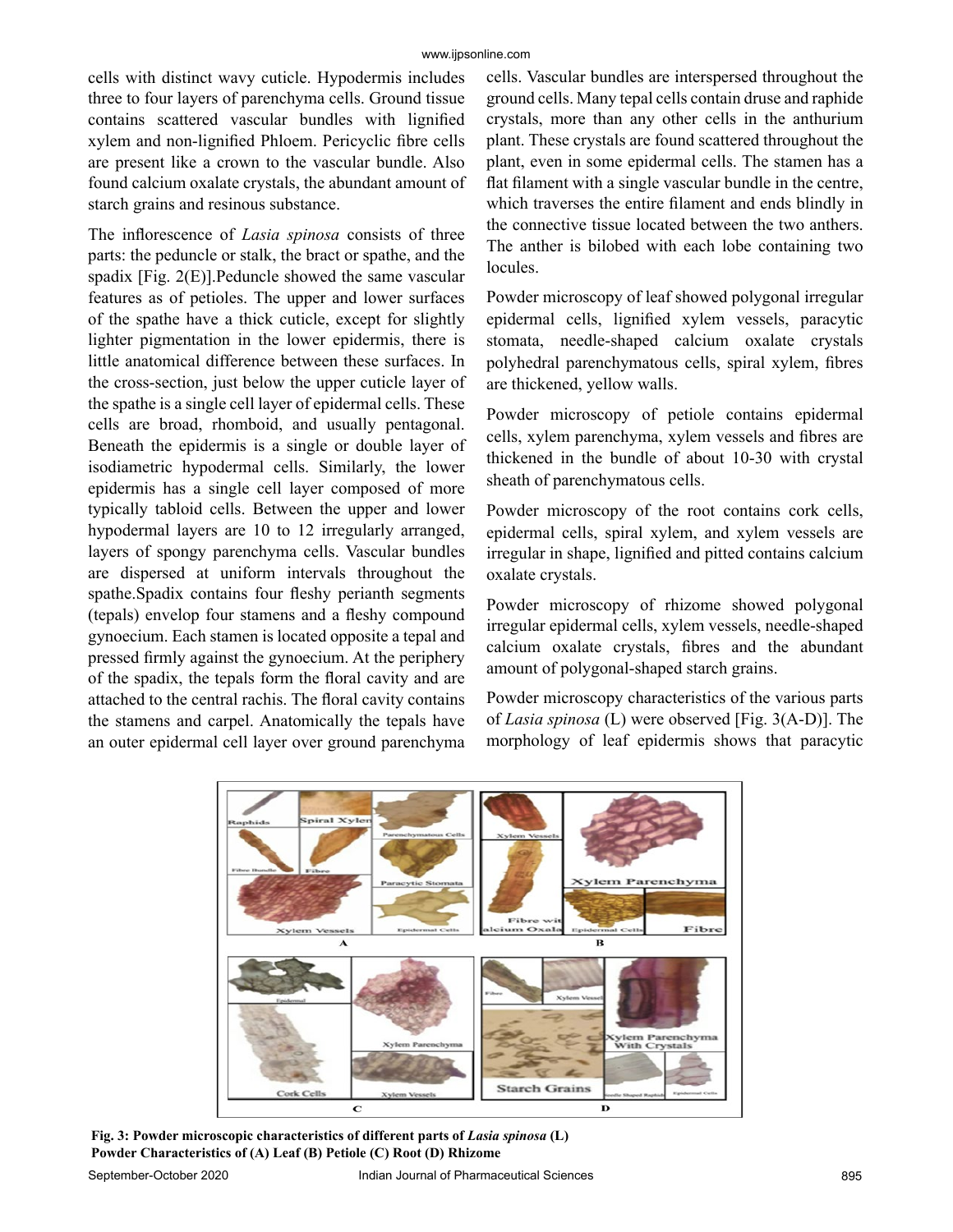stomata are present in both the surface. The epidermal layer consists of irregular walled polygonal cells [fig. 4].The stomatal index was found 17.14 per mm<sup>2</sup> . The length of stomata vary from  $185.3-229 \mu$ , and the average length was found to be 207.15 μ The width of stomata vary from  $106.25 - 136.5 \mu$ , and average width was found to be 121.37 μ [Table 1]. The venation pattern shows that the central vein is thicker than lateral veins, whereas vein islets are uniformly thin. Palinactindromous type of leaf venation, Co-arcuate type of venation is seen in each leaflet [Fig 1B]. Vein termination is long slender. Vein-islet no was found to be 12.34 per mm<sup>2</sup>  $\&$  vein termination was found to be 24.69 per mm<sup>2</sup>. The average diameter of starch grains in rhizome powder found to be 175.826 mm [Table 1].

When the drug is available in the powdered form, studies of physicochemical parameters can serve as an essential source to measure the purity and quality of crude drugs. Ash values are utilized to establish the quality and purity of the crude drug. It implies the existence of various impurities like carbonate, oxalate and silicate. Here, acid insoluble ash was found to be less than total ash, water-soluble ash. Ash value is a measure of the quality and purity of the drug. The Crude fibre content values are an indicator of the proportion of husk in food products. The extractive values were determined to find out the amount of soluble active constituents compounds. Here, the aqueous extractive value is quantitatively more than that of the others. These are given in [Table 2]. Behaviours of the powdered drug of leaf, petiole, root, rhizome with different chemical reagents observed separately under daylight, and ultraviolet light and the changes in colour were also noted and tabulated in [Table 3-6].

Preliminary phytochemical evaluation:The plant material was subjected to initial phytochemical screening involving successive solvent extraction by different solvents in order of increasing polarity to obtain diverse polar and nonpolar phytoconstituents possessing different solubility pattern, followed by various chemical tests for the qualitative detection of various chemical constituents. The phytochemical investigation of varying solvent extracts viz., chloroform, methanol and water were examined, and it revealed the presence



**Fig. 4: Quantitative microscopic evaluation**

- **(A) Micro morphology of leaf stomata**
- **(B) Micro morphology of leaf Venation**
- **(C) Micro morphology of starch grains**

| <b>TABLE 1: QUANTITATIVE MICROSCOPIC EVALUATION</b> |
|-----------------------------------------------------|
|-----------------------------------------------------|

| S.No           | <b>Parameters</b>                 | <b>Values</b>             |
|----------------|-----------------------------------|---------------------------|
|                | Stomatal index                    | 17.14 per mm <sup>2</sup> |
| $\overline{2}$ | Vein-islet number                 | 12.34 per $mm2$           |
| 3              | Vein termination number           | 24.69 per mm <sup>2</sup> |
| $\overline{4}$ | Palisade ratio                    | 7.4                       |
| 5              | Length of stomata                 | 185.3-229 µ               |
| 6              | Average length of stomata         | $207.15 \mu$              |
| 7              | Width of stomata                  | $106.25 - 136.5 \mu$      |
| 8              | Average width of stomata          | 121.37 µ                  |
| 9              | Length of phloem fibre            | 370.37-412.73 µ           |
| 10             | Average length of phloem fibre    | $391.55 \mu$              |
| 11             | Width of phloem fibre             | 17.62-38.04 µ             |
| 12             | Average width of phloem fibre     | $27.83 \mu$               |
| 13             | Average diameter of starch grains | 175.826 mm                |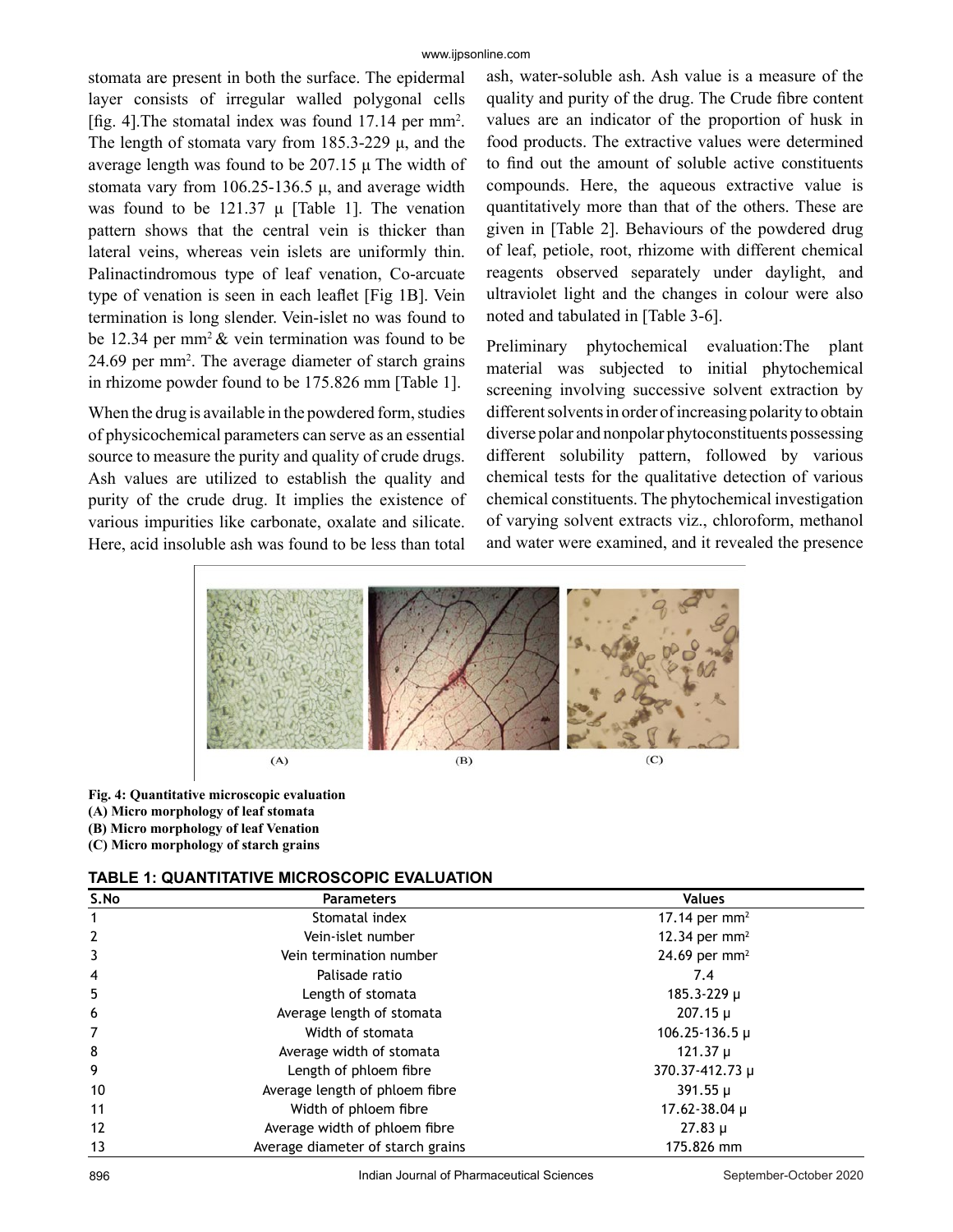**TABLE 2: PHYSICO-CHEMICAL ANALYSIS OF LEAF, PETIOLE, ROOT, RHIZOME OF** *LASIA SPINOSA*

| Name of the test (%w/w)                | Leaf             | <b>Petiole</b>   | Root             | Rhizome         |
|----------------------------------------|------------------|------------------|------------------|-----------------|
| Loss on drying                         | $8.11 \pm 0.03$  | $10.63 \pm 0.04$ | $8.35 \pm 0.04$  | $8.99 \pm 0.01$ |
| Total Ash value                        | $11.46 \pm 0.21$ | $9.0 \pm 0.05$   | $15.8 \pm 0.05$  | $7.75 \pm 0.03$ |
| Water soluble Ash value                | $9.34 \pm 0.04$  | $5.2{\pm}0.03$   | $10.2 \pm 0.02$  | $6.8{\pm}0.04$  |
| Acid insoluble Ash value               | $8.4 \pm 0.23$   | $3.2 \pm 0.02$   | $5.46 \pm 0.03$  | $5.80{\pm}0.02$ |
| Crude fibre content                    | $14.7 \pm 0.03$  | $75.9 \pm 0.13$  | $34.0 \pm 0.21$  | $36.1 \pm 0.02$ |
| Water soluble extractive value         | $11.2 \pm 0.05$  | $15.3 \pm 0.03$  | $18.92 \pm 0.03$ | $42 \pm 0.03$   |
| Methanol soluble extractive value      | $10.6 \pm 0.02$  | $13.9 \pm 0.02$  | $19.84 \pm 0.02$ | $11\pm0.12$     |
| Hexane soluble extractive value        | $2.3 \pm 0.03$   | $1.23 \pm 0.15$  | $35.68 \pm 003$  | $2+0.12$        |
| Pet ether soluble extractive value     | $1.4 \pm 0.03$   | $0.2{\pm}0.01$   | $6.72 \pm 0.01$  | $2+0.01$        |
| Chloroform soluble extractive value    | $2.6 \pm 0.11$   | $2.4 \pm 0.21$   | $7.76 \pm 0.02$  | $2+0.02$        |
| Ethyl acetate soluble extractive value | $2.4 \pm 0.14$   | $3.6 \pm 0.11$   | $2.3 \pm 0.03$   | $22 \pm 0.03$   |
| Foaming index                          | $~<$ 100         | $~<$ 100         | ~100             | ~100            |

All values are given as mean of 3 results (n=3); SEM=Standard error of mean

## **TABLE 3: FLUORESCENCE ANALYSIS OF LEAF POWDER**

| S.No           | Reagents                           | <b>Normal Light</b> | <b>UV Short</b> | UV Long       | Fluorescence |
|----------------|------------------------------------|---------------------|-----------------|---------------|--------------|
| $\mathbf{1}$ . | Dry Powder                         | Green               | <b>Moss</b>     | Juniper       | Light Mass   |
| 2.             | Water                              | Light Green         | Green           | Pine Green    | Pickle       |
| 3.             | 50% H <sub>2</sub> SO <sub>4</sub> | <b>Olive Green</b>  | Pear Green      | Pickle        | <b>Moss</b>  |
| 4.             | <b>50% HCl</b>                     | Light Olive         | Pickle          | Pine          | Olive Green  |
| 5.             | 50% HNO <sub>3</sub>               | Brown               | Pine            | Dark Moss     | Peanut       |
| 6.             | Conc. $H_2SO_4$                    | Chocolate           | Umber Brown     | Mocha Brown   | Chocolate    |
| 7.             | Conc.HCl                           | Pickle              | <b>Moss</b>     | Pine          | Crocodile    |
| 8.             | Conc. HNO <sub>3</sub>             | Honey Orange        | Pear            | Juniper       | Ochre        |
| 9.             | Acetic Acid                        | Green               | Dark Green      | Juniper       | Crocodile    |
| 10.            | 5% FeCl,                           | Basil               | Sea Weed        | Juniper       | Pine         |
| 11.            | Picric Acid                        | Fern                | <b>Basil</b>    | Pine          | Pickle       |
| 12.            | Hexane                             | Pickle              | Juniper         | Pine          | Pine         |
| 13.            | Ethyl Acetate                      | Pickle              | Juniper         | Pine          | See Weed     |
| 14.            | <b>10% NaOH</b>                    | Light Green         | Basil           | Pine          | Dark Pear    |
| 15.            | 5% NaOH                            | Dark Brown          | <b>Moss</b>     | <b>Basil</b>  | Pickle       |
| 16.            | 1 N NaOH(Acq.)                     | Emerald             | Pine            | Juniper       | Dark Pickle  |
| 17.            | 1 N NaOH (Alc.)                    | Dark Green          | Umber Brown     | Sea Weed      | Dark Juniper |
| 18.            | Dil. NH <sub>2</sub>               | Pear Dark           | Basil           | Pine          | <b>Moss</b>  |
| 19.            | I, H, O                            | Pickle              | Sea Weed        | Pine          | <b>Moss</b>  |
| 20.            | Methanol                           | Green               | Dark Weed       | Dark Sea Weed | Sea Weed     |

## **TABLE 4: FLUORESCENCE ANALYSIS OF PETIOLE POWDER**

| S.No | Reagents                           | Normal Light    | <b>UV Short</b> | UV Long      | <b>Fluorescence</b> |
|------|------------------------------------|-----------------|-----------------|--------------|---------------------|
| 1.   | Dry Powder                         | Pale Brown      | Brown           | Dark Brown   | Pale Brown          |
| 2.   | Water                              | Light Tortilla  | Tortilla        | Cedar Brown  | Peanut Brown        |
| 3.   | 50% H <sub>2</sub> SO <sub>4</sub> | Olive Green     | Pecan Brown     | Mocha Brown  | Mass Green          |
| 4.   | 50% HCl                            | Tangerine Green | Ochre Brown     | Brown        | Honey Orange        |
| 5.   | 50% HNO <sub>3</sub>               | Dijon Brown     | Peanut Brown    | Spice Brown  | Light Brown         |
| 6.   | Conc. $H_2SO_4$                    | Dark Chocolate  | Umber Brown     | Dark Umber   | Chocolate           |
| 7.   | Conc.HCl                           | Dijon Brown     | Brown           | Peanut Brown | Tortilla            |
| 8.   | Conc. HNO <sub>3</sub>             | Honey Brown     | Tortilla        | Peanut Brown | Light Tortilla      |
| 9.   | Acetic Acid                        | Light Tortilla  | Mocha Brown     | Cedar Brown  | Peanut Brown        |
| 10.  | 5% FeCl,                           | Juniper Green   | Dark Brown      | Umber Brown  | Mocha Brown         |
| 11.  | Picric Acid                        | Dijon Orange    | Peanut Brown    | Spice Brown  | Brown               |
| 12.  | Hexane                             | Light Brown     | Cedar Brown     | Dark Brown   | Peanut Brown        |
| 13.  | Ethyl Acetate                      | Light Brown     | Mocha Brown     | Dark Brown   | Cedar Brown         |
| 14.  | <b>10% NaOH</b>                    | Dijon Brown     | Peanut Brown    | Mocha Brown  | Tortilla            |
| 15.  | 5% NaOH                            | Dark Tortilla   | Wood Brown      | Coffee Brown | Peanut Brown        |
| 16.  | 1 N NaOH(Acq.)                     | Dark Tortilla   | Dark Peanut     | Mocha Brown  | Mocha Brown         |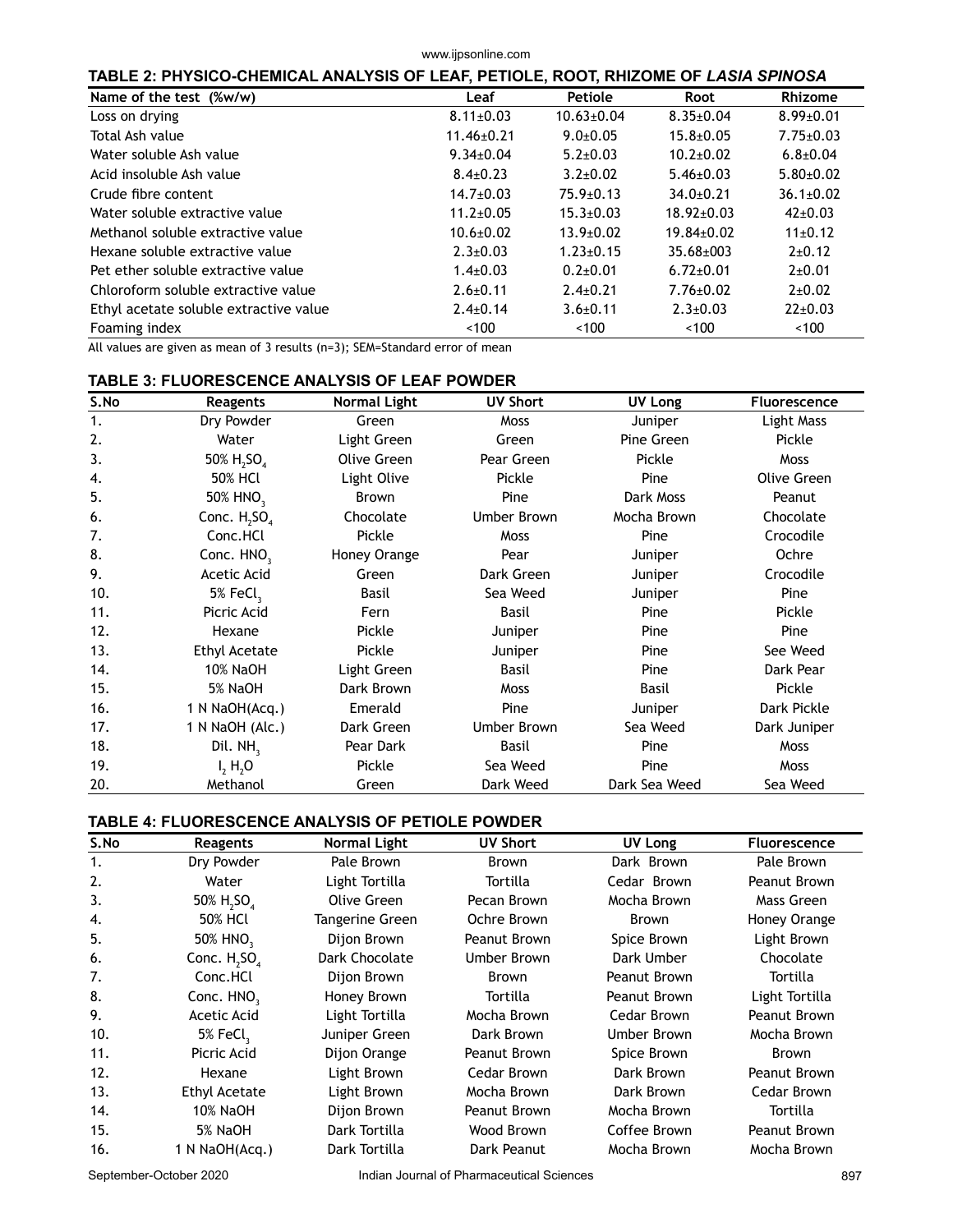| 17. | 1 N NaOH (Alc.) | Dark Peanut    | Umber Brown | Dark Brown  | Mocha Brown     |
|-----|-----------------|----------------|-------------|-------------|-----------------|
| 18. | Dil. $NH3$      | Tortilla Brown | Pecan Brown | Pecan Brown | Peanut Brown    |
| 19. | I, H, O         | Light Tortilla | Wood Brown  | Mocha Brown | <b>Brunette</b> |
| 20. | Methanol        | Light Tortilla | Brown       | Mocha Brown | Pale Brown      |

| <b>TABLE 5: FLUORESCENCE ANALYSIS OF ROOT POWDER</b> |
|------------------------------------------------------|
|------------------------------------------------------|

| S.No | Reagents                           | <b>Normal Light</b> | <b>UV Short</b> | UV Long         | <b>Fluorescence</b> |
|------|------------------------------------|---------------------|-----------------|-----------------|---------------------|
| 1.   | Dry Powder                         | Brown               | Brown           | Dark Brown      | Brown               |
| 2.   | Water                              | Tortilla            | Peanut          | Chocolate       | Dark Tortilla       |
| 3.   | 50% H <sub>2</sub> SO <sub>4</sub> | Tortilla            | Pecan           | <b>Brunette</b> | Peanut              |
| 4.   | <b>50% HCl</b>                     | Pale Yellow         | Peanut          | Mocha           | Dijon               |
| 5.   | 50% HNO <sub>3</sub>               | Fire                | Peanut          | Pecan           | Honey               |
| 6.   | Conc. $H_2SO_4$                    | Tortilla            | Pecan           | <b>Brunette</b> | Peanut              |
| 7.   | Conc.HCl                           | Light Tortilla      | Peanut          | Walnut          | Tortilla            |
| 8.   | Conc. HNO <sub>3</sub>             | Fire                | Dijon           | Spice           | Golden Rod          |
| 9.   | Acetic Acid                        | Brown               | Walnut          | Pecan           | Spice               |
| 10.  | 5% FeCl,                           | Carmel              | Pecan           | <b>Brunette</b> | Walnut              |
| 11.  | Picric Acid                        | Tortilla            | Pecan           | Walnut          | Peanut              |
| 12.  | Hexane                             | Light Tortilla      | Pecan           | Walnut          | Tortilla            |
| 13.  | <b>Ethyl Acetate</b>               | Ochre               | <b>Brunette</b> | Chocolate       | <b>Brown</b>        |
| 14.  | <b>10% NaOH</b>                    | Ochre               | Syrup           | Spice           | Cider               |
| 15   | 5% NaOH                            | Ochre               | Syrup           | Spice           | Cider               |
| 16.  | 1 N NaOH(Acq.)                     | Cider               | Walnut          | Syrup           | Clay                |
| 17.  | 1 N NaOH (Alc.)                    | Brown               | Walnut          | <b>Brunette</b> | Spice               |
| 18.  | Dil. $NH3$                         | Tortilla            | Syrup           | Pecan           | Peanut              |
| 19.  | $I_2$ H <sub>2</sub> O             | Cider               | Walnut          | Syrup           | Clay                |
| 20.  | Methanol                           | Brown               | Walnut          | Pecan           | Spice               |

## **TABLE 6: FLUORESCENCE ANALYSIS OF RHIZOME POWDER**

| S.No | <b>Reagents</b>                    | <b>Normal Light</b> | <b>UV Short</b>    | <b>UV Long</b> | <b>Fluorescence</b> |
|------|------------------------------------|---------------------|--------------------|----------------|---------------------|
| 1.   | Dry Powder                         | Green               | Moss               | Juniper        | Light Mass          |
| 2.   | Water                              | Light Green         | Green              | Pine Green     | Pickle              |
| 3.   | 50% H <sub>2</sub> SO <sub>4</sub> | Olive Green         | Pear Green         | Pickle         | Moss                |
| 4.   | <b>50% HCl</b>                     | Light Olive         | Pickle             | Pine           | Olive Green         |
| 5.   | 50% HNO <sub>3</sub>               | Brown               | Pine               | Dark Moss      | Peanut              |
| 6.   | Conc. $H_2SO_4$                    | Chocolate           | <b>Umber Brown</b> | Mocha Brown    | Chocolate           |
| 7.   | Conc.HCl                           | Pickle              | Moss               | Pine           | Crocodile           |
| 8.   | Conc. HNO <sub>3</sub>             | Honey Orange        | Pear               | Juniper        | Ochre               |
| 9.   | Acetic Acid                        | Green               | Dark Green         | Juniper        | Crocodile           |
| 10.  | 5% FeCl,                           | <b>Basil</b>        | Sea Weed           | Juniper        | Pine                |
| 11.  | Picric Acid                        | Fern                | <b>Basil</b>       | Pine           | Pickle              |
| 12.  | Hexane                             | Pickle              | Juniper            | Pine           | Pine                |
| 13.  | <b>Ethyl Acetate</b>               | Pickle              | Juniper            | Pine           | See Weed            |
| 14.  | <b>10% NaOH</b>                    | Light Green         | <b>Basil</b>       | Pine           | Dark Pear           |
| 15.  | 5% NaOH                            | Dark Brown          | Moss               | <b>Basil</b>   | Pickle              |
| 16.  | 1 N NaOH(Acq.)                     | Emerald             | Pine               | Juniper        | Dark Pickle         |
| 17.  | 1 N NaOH (Alc.)                    | Dark Green          | <b>Umber Brown</b> | Sea Weed       | Dark Juniper        |
| 18.  | Dil. NH <sub>3</sub>               | Pear Dark           | <b>Basil</b>       | Pine           | Moss                |
| 19.  | $I_2 H_2 O$                        | Pickle              | Sea Weed           | Pine           | Moss                |
| 20.  | Methanol                           | Green               | Dark Weed          | Dark Sea Weed  | Sea Weed            |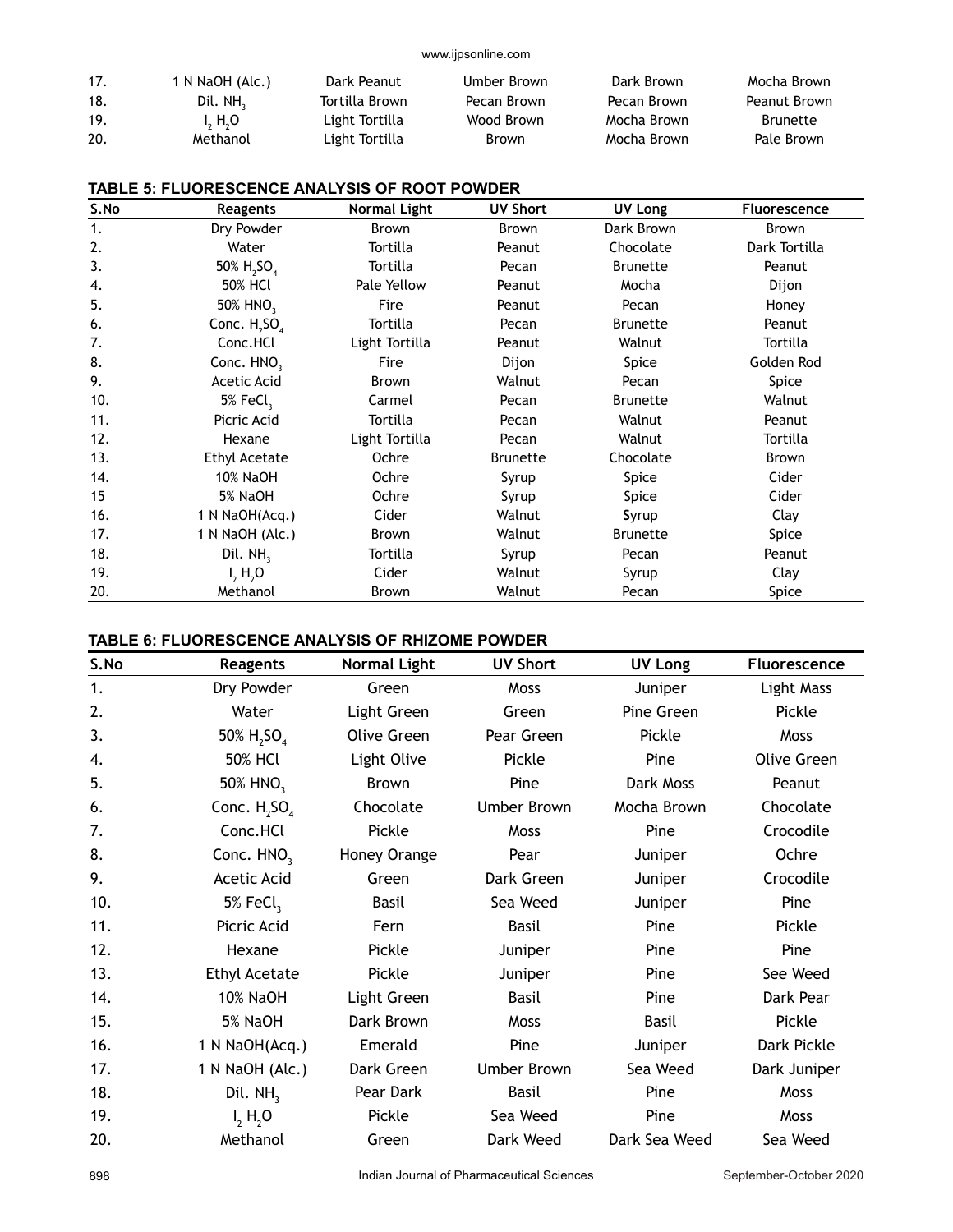| S.No | Phyto<br>constituents      | Method                    | Hexane<br>extract | <b>Ethyl acetate</b><br>extract  | Chloroform<br>extract | Methanolic Aqueous<br>extract | <b>Extract</b> |
|------|----------------------------|---------------------------|-------------------|----------------------------------|-----------------------|-------------------------------|----------------|
|      |                            | Dragendroffs Test         |                   |                                  |                       |                               | $\ddot{}$      |
|      | Alkaloids                  | <b>Wagner Test</b>        |                   | $\begin{array}{c} + \end{array}$ |                       |                               | $\ddot{}$      |
| 1    |                            | Mayers Test               |                   | $\ddot{}$                        |                       |                               | $\ddot{}$      |
|      |                            | Hager's Test              |                   | $\ddot{}$                        |                       |                               | $\ddot{}$      |
| 2    | <b>Sterols</b>             | Liebermann buchard test   | $\ddot{}$         | $\ddot{}$                        | $\overline{+}$        |                               |                |
| 3    | Triterpinoids              | Salkowski test            | $\ddot{}$         | $\ddot{}$                        | $\ddot{}$             |                               |                |
|      | <b>Tannins And Phenols</b> | Fecl, Test                |                   | $\ddot{}$                        |                       | $+$                           |                |
| 4    |                            | Potassium dichromate test |                   | $\ddot{}$                        |                       | $\ddot{}$                     |                |
|      |                            | Shinoda Test              |                   | $\ddot{}$                        |                       |                               |                |
| 5    | Flavanoids                 | Zn.Hydrocholride test     |                   | $\ddot{}$                        |                       |                               |                |
|      |                            | Lead acetate Test         |                   | $\ddot{}$                        |                       |                               |                |
| 6    | Glycosides                 | General test              |                   | $\ddot{}$                        | $\ddot{}$             |                               | $\ddot{}$      |
| 7    | Amino Acids                | Ninhydrin test            |                   | $\ddot{}$                        |                       | $\ddot{}$                     |                |
| 8    | <b>Volatile Oil</b>        | Stain test                |                   |                                  |                       |                               |                |
| 9    | Saponins                   | Foam test                 |                   |                                  |                       | $\ddot{}$                     | $\ddot{}$      |
| 10   | Mucilage                   | Alcohol test              |                   |                                  |                       |                               |                |
| 11   | Carbohydrates              | Molisch's test            |                   | $+$                              | $+$                   | $\ddot{}$                     | $+$            |
| 12   | Fats and oils              | 5% Aq. KOH                | $\ddot{}$         |                                  |                       |                               |                |

"+" Presence, "-"Absence

## **TABLE 8: PHYTOCHEMICAL ANALYSIS OF VARIOUS EXTRACTS OF** *LASIASPINOSA* **L. PETIOLE**

| S.No           | Phyto<br>constituents         | Method                    | Hexane<br>extract        | <b>Ethyl acetate</b><br>extract | Chloroform<br>extract | Methanolic<br>extract | Aqueous<br><b>Extract</b> |
|----------------|-------------------------------|---------------------------|--------------------------|---------------------------------|-----------------------|-----------------------|---------------------------|
|                |                               | Dragendroffs Test         |                          | ÷                               |                       |                       | $\ddot{}$                 |
|                | Alkaloids                     | <b>Wagner Test</b>        |                          |                                 |                       |                       | $\ddot{}$                 |
| 1              |                               | <b>Mayers Test</b>        |                          |                                 |                       |                       | $\ddot{}$                 |
|                |                               | Hager's Test              |                          |                                 |                       |                       | $\ddot{}$                 |
| $\overline{2}$ | Sterols                       | Liebermann buchard test   | $\ddot{}$                | $+$                             |                       | $+$                   |                           |
| 3              | Triterpinoids                 | Salkowski test            | $\ddot{}$                | $+$                             | $\ddot{}$             | $+$                   |                           |
|                | <b>Tannins And</b><br>Phenols | Fecl, Test                |                          | $+$                             |                       |                       | $\ddot{}$                 |
| 4              |                               | Potassium dichromate test |                          | $+$                             |                       | ۰                     | $+$                       |
|                |                               | Shinoda Test              | $\overline{\phantom{a}}$ | $\blacksquare$                  |                       | ۰                     |                           |
| 5              | <b>Flavanoids</b>             | Zn.Hydrocholride test     |                          |                                 |                       |                       |                           |
|                |                               | Lead acetate Test         |                          |                                 |                       |                       |                           |
| 6              | Glycosides                    | General test              |                          |                                 | $+$                   |                       |                           |
| 7              | Amino Acids                   | Ninhydrin test            |                          |                                 |                       | $\ddot{}$             |                           |
| 8              | Volatile Oil                  | Stain test                |                          |                                 |                       |                       |                           |
| 9              | Saponins                      | Foam test                 |                          |                                 |                       |                       | $\ddot{}$                 |
| 10             | Mucilage                      | Alcohol test              |                          |                                 |                       |                       | $\ddot{}$                 |
| 11             | Carbohydrates                 | Molisch's test            |                          | $+$                             |                       |                       |                           |
| 12             | Fats and oils                 | 5% Aq. KOH                |                          |                                 |                       |                       |                           |

"+" Presence, "-"Absence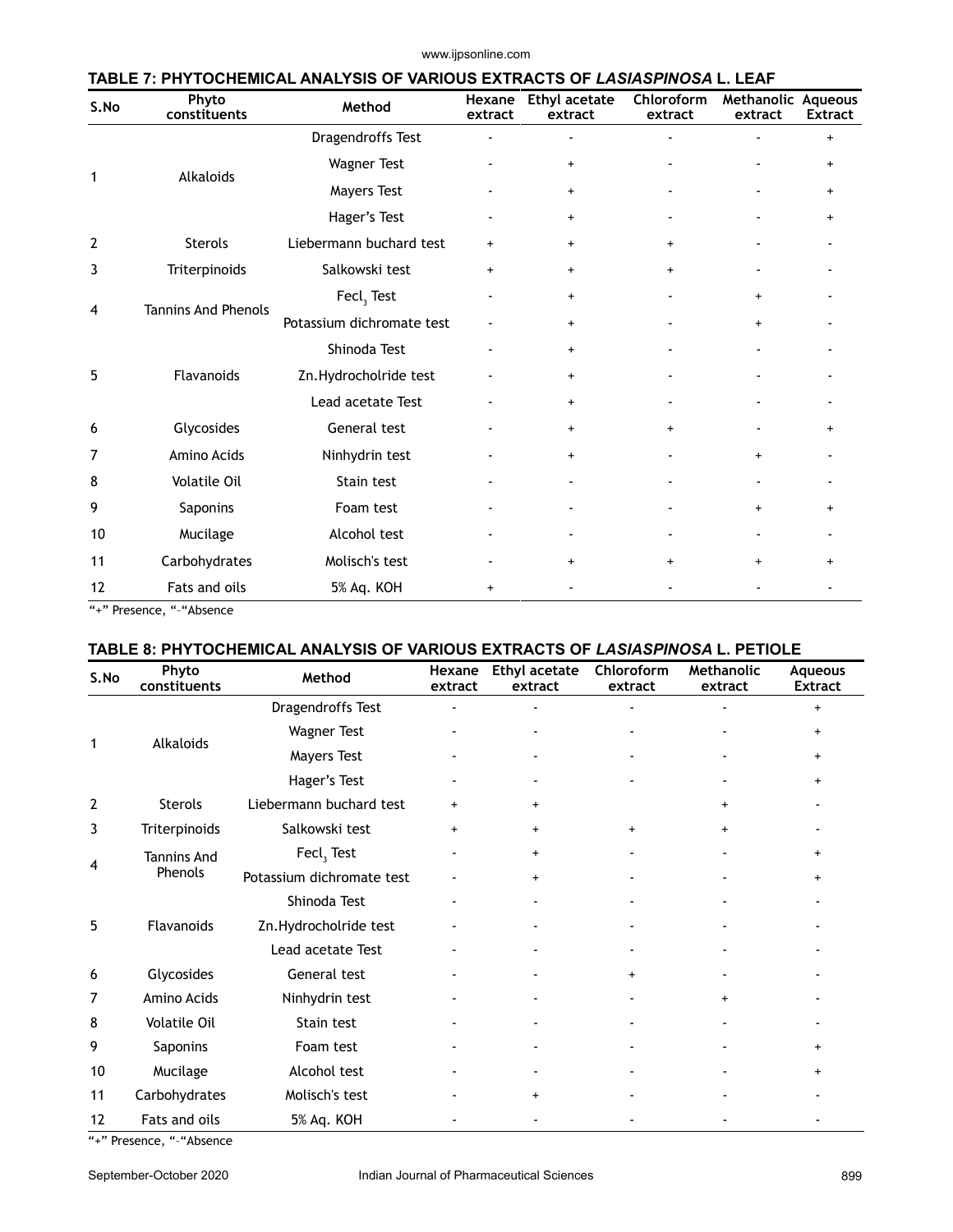| S.No | Phyto                      | ANALYSIS OF VARIOUS EXTRACTS OF <i>LASIASPINOSA L</i> . ROOT<br>Method | Hexane    | Ethyl acetate | Chloroform | Methanolic | Aqueous        |
|------|----------------------------|------------------------------------------------------------------------|-----------|---------------|------------|------------|----------------|
|      | constituents               |                                                                        | extract   | extract       | extract    | extract    | <b>Extract</b> |
|      |                            | Dragendroffs Test                                                      |           |               |            |            | $\ddot{}$      |
|      | <b>Alkaloids</b>           | <b>Wagner Test</b>                                                     |           |               |            |            |                |
|      |                            | Mayers Test                                                            |           |               |            |            |                |
|      |                            | Hager's Test                                                           |           |               |            |            |                |
| 2    | <b>Sterols</b>             | Liebermann buchard test                                                | $+$       |               |            |            |                |
| 3    | Triterpinoids              | Salkowski test                                                         | $\ddot{}$ | $^{+}$        |            |            |                |
|      |                            | Fecl, Test                                                             |           |               |            | $\ddot{}$  |                |
| 4    | <b>Tannins And Phenols</b> | Potassium dichromate<br>test                                           |           |               |            | $\ddot{}$  |                |
|      |                            | Shinoda Test                                                           |           |               |            |            |                |
| 5    | Flavanoids                 | Zn.Hydrocholride test                                                  |           |               |            | $\ddot{}$  | $\ddot{}$      |
|      |                            | Lead acetate Test                                                      |           |               |            | $\ddot{}$  |                |
| 6    | Glycosides                 | General test                                                           |           |               |            |            |                |
| 7    | Amino Acids                | Ninhydrin test                                                         |           |               |            |            |                |
| 8    | <b>Volatile Oil</b>        | Stain test                                                             |           |               |            |            |                |
| 9    | Saponins                   | Foam test                                                              |           |               |            |            |                |
| 10   | Mucilage                   | Alcohol test                                                           |           |               |            |            |                |
| 11   | Carbohydrates              | Molisch's test                                                         |           |               |            |            |                |
| 12   | Fats and oils              | 5% Aq. KOH                                                             |           |               |            | $\ddot{}$  |                |

"+" Presence, "-"Absence

## **TABLE 10: PHYTOCHEMICAL ANALYSIS OF VARIOUS EXTRACTS OF** *LASIASPINOSA* **L. RHIZOME**

| S.No           | Phyto<br>constituents         | Method                    | Hexane<br>extract | Ethyl acetate Chloroform<br>extract | extract   | <b>Methanolic</b><br>extract | Aqueous<br><b>Extract</b> |
|----------------|-------------------------------|---------------------------|-------------------|-------------------------------------|-----------|------------------------------|---------------------------|
|                | Alkaloids                     | Dragendroffs Test         |                   |                                     | $+$       |                              | $\ddot{}$                 |
|                |                               | <b>Wagner Test</b>        |                   |                                     | $\ddot{}$ |                              | $\ddot{}$                 |
|                |                               | <b>Mayers Test</b>        |                   |                                     | $\ddot{}$ |                              | +                         |
|                |                               | Hager's Test              |                   |                                     |           |                              |                           |
| $\overline{2}$ | <b>Sterols</b>                | Liebermann buchard test   |                   | $\ddot{}$                           |           |                              |                           |
| 3              | Triterpinoids                 | Salkowski test            | $\ddot{}$         | $\ddot{}$                           | $\ddot{}$ | $\ddot{}$                    |                           |
| 4              | <b>Tannins And</b><br>Phenols | Fecl, Test                | $\ddot{}$         | $\ddot{}$                           |           | $^{+}$                       |                           |
|                |                               | Potassium dichromate test | $+$               | $\ddot{}$                           |           | $\ddot{}$                    |                           |
| 5              | <b>Flavanoids</b>             | Shinoda Test              |                   |                                     |           |                              |                           |
|                |                               | Zn.Hydrocholride test     |                   |                                     |           |                              | $\ddot{}$                 |
|                |                               | Lead acetate Test         |                   |                                     |           |                              | $\ddot{}$                 |
| 6              | Glycosides                    | General test              |                   |                                     |           | $\ddot{}$                    | +                         |
|                | Amino Acids                   | Ninhydrin test            |                   |                                     |           | $\ddot{}$                    |                           |
| 8              | <b>Volatile Oil</b>           | Stain test                |                   |                                     |           |                              |                           |
| 9              | Saponins                      | Foam test                 |                   |                                     |           | $^{+}$                       | +                         |
| 10             | Mucilage                      | Alcohol test              |                   |                                     |           |                              |                           |
| 11             | Carbohydrates                 | Molisch's test            |                   |                                     |           |                              |                           |
| 12             | Fats and oils                 | 5% Aq. KOH                |                   |                                     |           | $\ddot{}$                    |                           |

"+" Presence, "–"Absence

of saponins, tannins, flavonoids, steroids, glycosides, alkaloids and volatile oils. Phytochemical parameters that can be useful in further isolation and purification of medicinally essential compounds [Tables 7-10].

## **Acknowledgements:**

The authors were thankful to Andhra University College of Pharmaceutical Sciences, Andhra University for providing necessary laboratory facilities to carry out present research work.

## **REFERENCES**

- 1. Keating R.C and Gregory M. Acoraceae and Araceae.USA: Oxford University Press.2002
- 2. Quattrocchi U. CRC world dictionary of medicinal and poisonous plants: common names, scientific names, eponyms, synonyms, and etymology (5 Volume Set). CRC press; 2012.
- 3. Hossain S, Khatun A, Miajee UE. Medicinal plants used by folk medicinal practitioners in three villages of Natore and Rajshahi districts, Bangladesh. Am Eur J Susta Agri 2010;4(2):211-8.
- 4. Temjenmongla T, Yadav AK. Anticestodal efficacy of folklore medicinal plants of Naga tribes in north-east India. African J Traditional, Complement Alternat Med 2005;2(2):129-33.